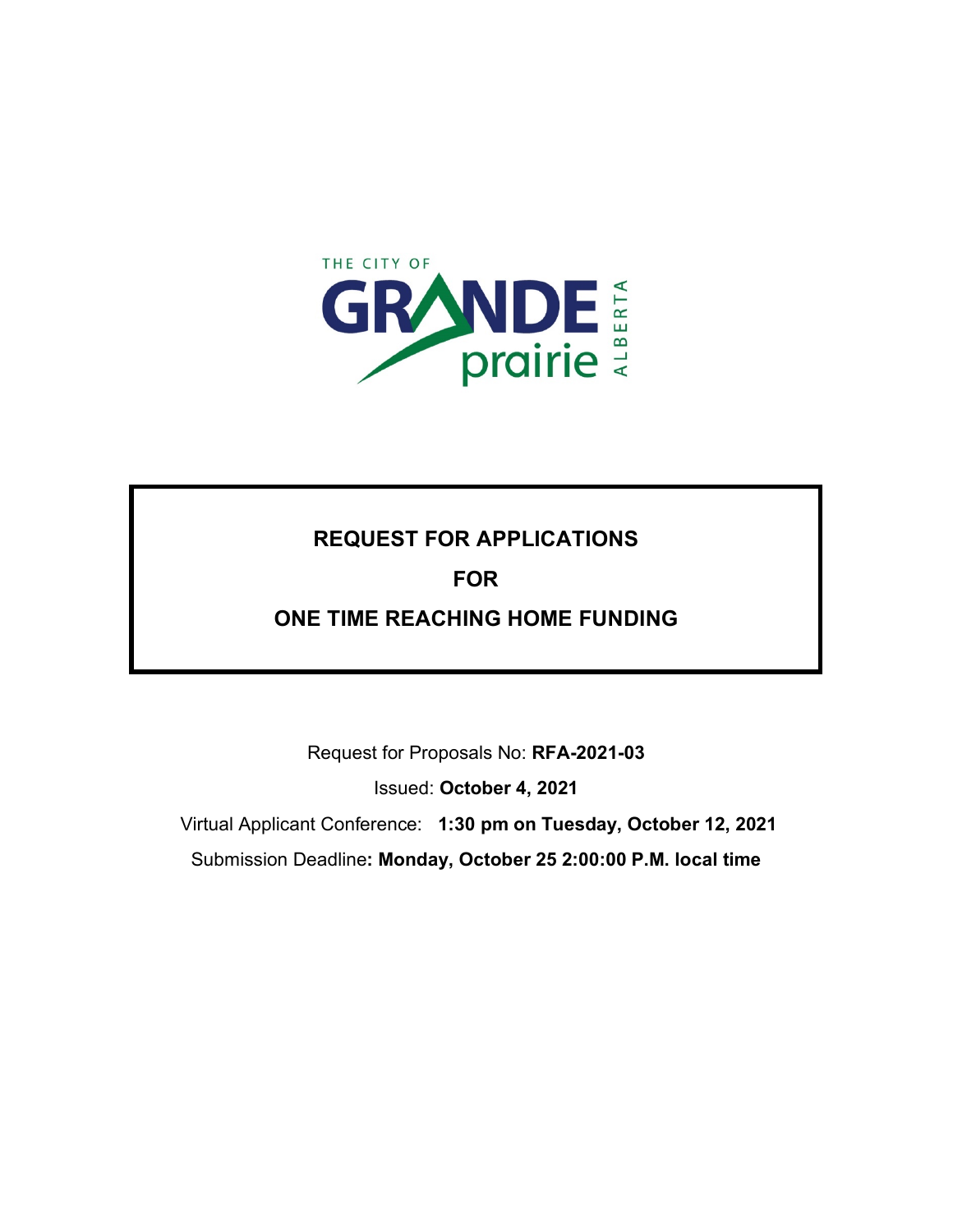

# Table of Contents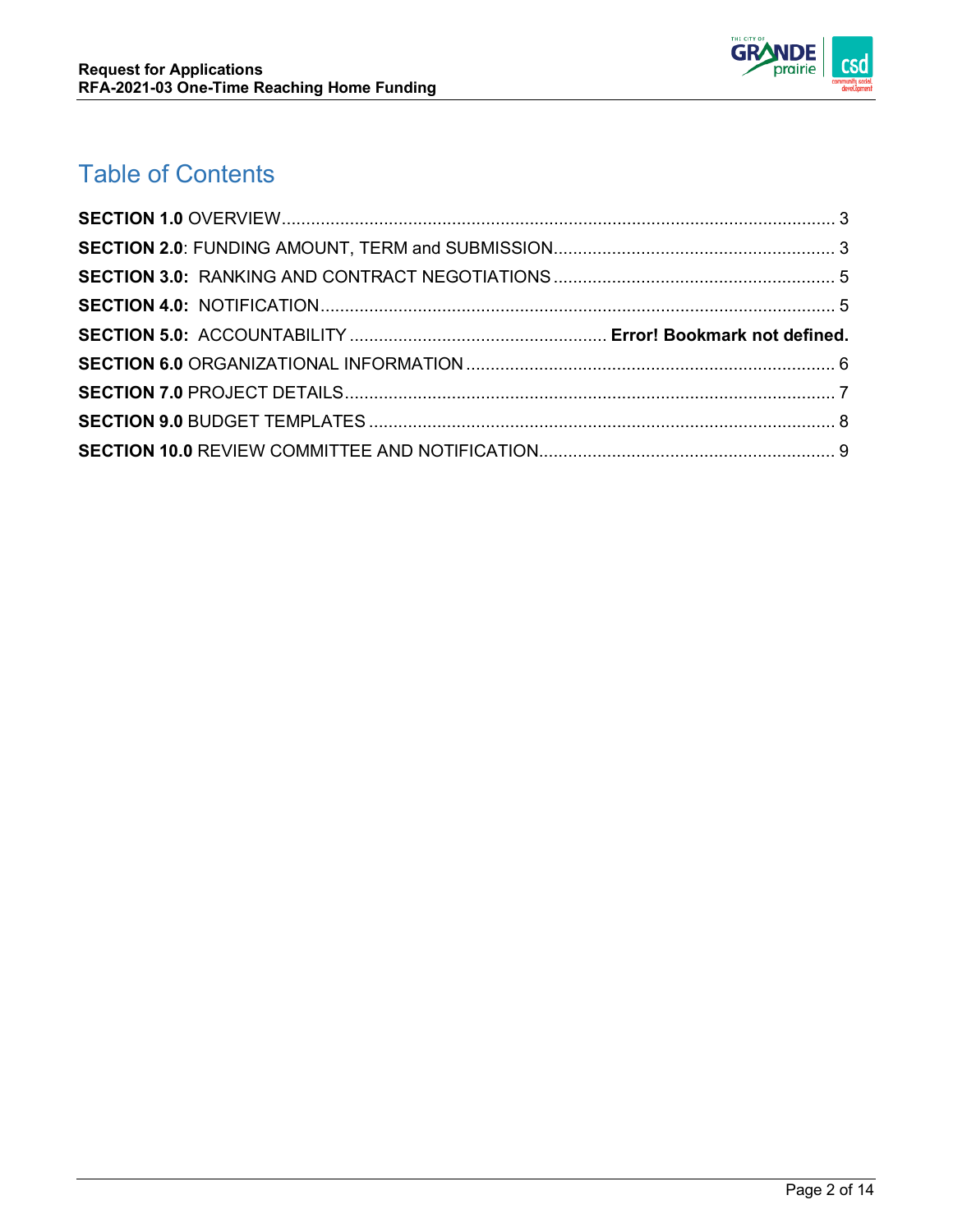

## <span id="page-2-0"></span>SECTION 1.0 OVERVIEW

### Project Background

Funding has been provided through one-time additional investment through the Government of Canada's Reaching Home Strategy. This Strategy supports communities to develop local solutions to homelessness. Reaching Home prioritizes a systems approach, including Coordinated Access, reduction of chronic homelessness and preventing future homelessness.

#### **Investment Areas:**

For this RFA, applicants will ensure their submission aligns clearly with [Reaching Home directives](https://www.canada.ca/en/employment-social-development/programs/homelessness/directives.html#:%7E:text=The%20Reaching%20Home%20directives%20provide%20guidance%2C%20details%20and,directives%20to%20illustrate%20eligible%20activities%3B%20however%20these%20) and focuses on addressing homelessness.

• **Note:** The local Community Advisory Board on Housing and Homelessness has identified Prevention & Shelter Diversion and Coordinated Access as priority Reaching Home directives for Grande Prairie. However, applications that fit within other directive areas will also be eligible for this RFA.

Applicants may also wish to reference the City's 2021-23 [Homelessness Strategy.](https://www.cityofgp.com/HomelessnessStrategy) Local priority areas identified in this strategy include:

- a. System Planning & Collaboration
- b. Programming & Supports
- c. Housing
- d. Prevention

This funding is available to support people at risk of or experiencing homelessness. Higher priority target groups for this funding include:

- 1. Indigenous peoples including First Nation (status), First Nation (non-status), Inuit and Metis (**note:** All projects undertaken through the Indigenous funding stream must include Indigenous peoples. It is encouraged that all projects undertaken through the Designated funding stream also include Indigenous peoples)
- 2. Youth
- 3. Families
- 4. Women
- 5. Other target groups will be considered so long as the applicant provides sound information about demonstrated need. However, higher priority groups identified above have been chosen due to disproportionate effects of homelessness experienced

### **Reporting:**

Projects must, as applicable:

- 1. Participate in the Homelessness Management Information System (ETO), as applicable
- 2. Participate in and submit City program and financial monitoring and reporting as required
- 3. Participate in Coordinated Access/Community Compass, as applicable
- 4. Participate in system planning and sector collaboration, as applicable
- 5. Prior to project start date copies will be submitted for WCB, Liability Insurance, as applicable
- <span id="page-2-1"></span>6. Other reporting will be finalized during contract negotiation

## SECTION 2.0: FUNDING AMOUNT, TERM and SUBMISSION

### **Funding Streams and Amount:**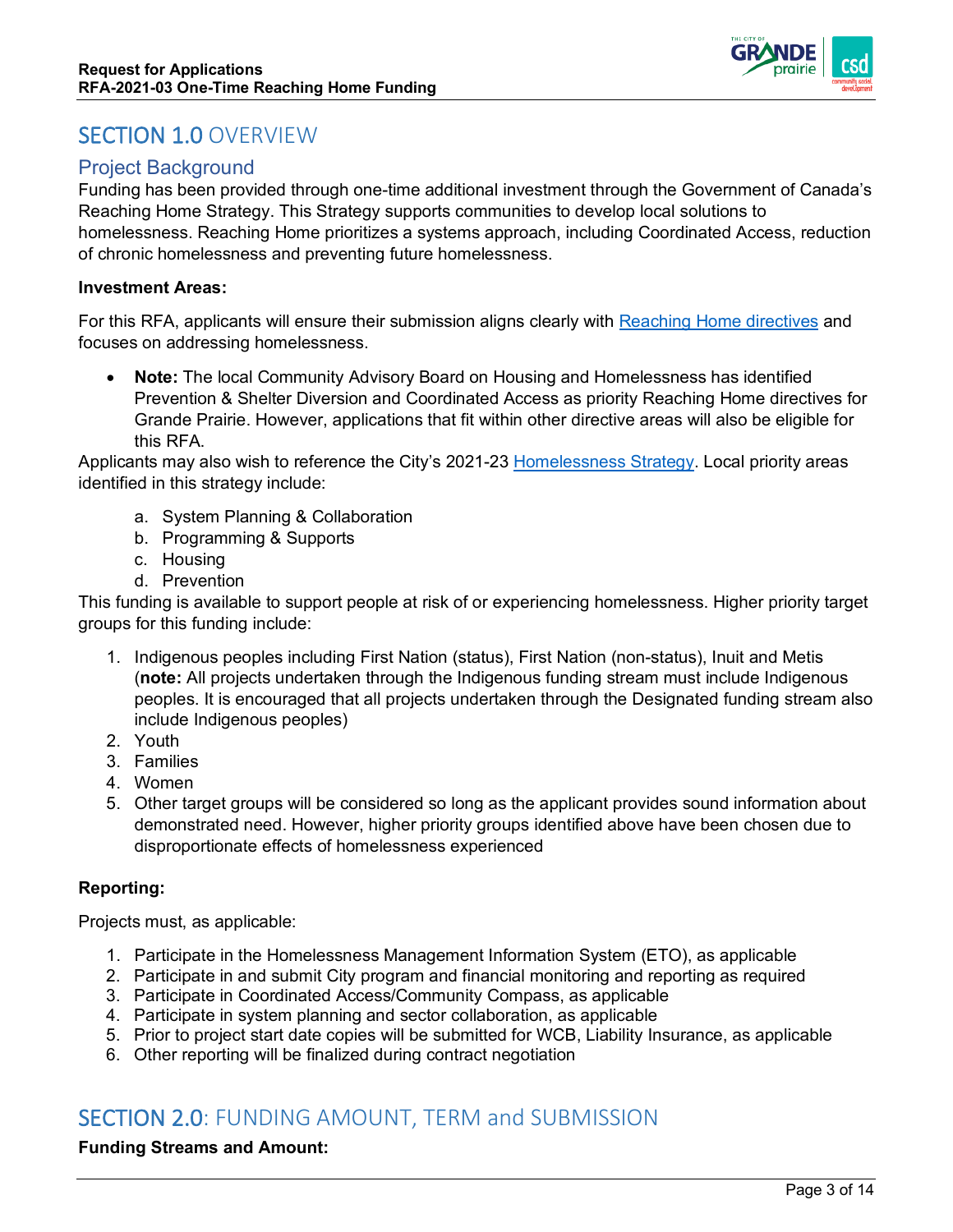

- This funding is one-time with no options for renewal.
- This RFA is for two separate streams of Reaching Home funding.
- Applicants may apply for funding from one or both funding streams.
- Applicants may apply for a portion of funding or the total available in each stream.

### **Stream 1 – Reaching Home Designated Community:** total available \$69,413.50 **Stream 2 – Reaching Home Indigenous Homelessness:** total available \$213,859.50 **Total available from both streams:** \$283,273.00

### **Timeline for project funding:**

All funding provided to the successful applicant(s) must be spent by March 31, 2022. This does not mean the project has to be finished, but all funding received through this RFA must be spent.

A budget is to be submitted in Excel using the template provided. The budget should include details for all project costs during the funding period in total and monthly if applicable. Include all anticipated revenue sources for the project, including any in-kind contributions.

**NOTE:** Applicants seeking capital investment funding may provide a budget using an alternative template that better accommodates the longer term planning required for this funding type. These applicants should also ensure that their budget satisfies the Sustainability Checklist for Applicants of Capital Investment Projects (attached).

All budget items must be listed as eligible activities in Reaching Home directives.

For clarification, the following budget category descriptions are provided:

- 1. **Administration** can be up to 15% of project costs. Should be inclusive of a range of costs including overhead, printing, communication, postage, phones, IT maintenance, head office support, office equipment and supplies, rent, utilities, etc
- 2. **Staffing** including wages, MERCs, and other costs associated with staff such as local travel
- **3. Project Costs** including rental supplements and assistance, housing start-up costs, other costs directly for supporting participants.
- 4. **Capital Costs** as required for expected day-to-day operations and supports, can include
	- a. Cost of purchase of lands
	- b. Cost of purchase of a building
	- c. Cost of construction/renovation of a building including materials supplies and labour
	- d. Other capital costs such as vehicles, equipment, machinery, computers and furniture.

#### **Submissions:**

Submissions are to be submitted electronically in two files to the Procurement Department at [procurement@cityofgp.com](mailto:procurement@cityofgp.com) in two files, one pdf format of the completed application and also must include the one excel format spreadsheet in a second file.

**Submission Deadline: 2:00:00 p.m. local time** on Monday, October 25, 2021

### **Virtual Applicant Conference / Questions:**

For applicants with questions on the application process or proposed scope of work for this opportunity, a Virtual Applicant Conference has been scheduled for **1:30 pm on Tuesday October 12, 2021**. Applicants **must** register by emailing [procurement@cityofgp.com](mailto:procurement@cityofgp.com) to receive the virtual meeting link, and responses to any written questions. After the Virtual Applicant Conference, a list of questions and answers will be provided via email.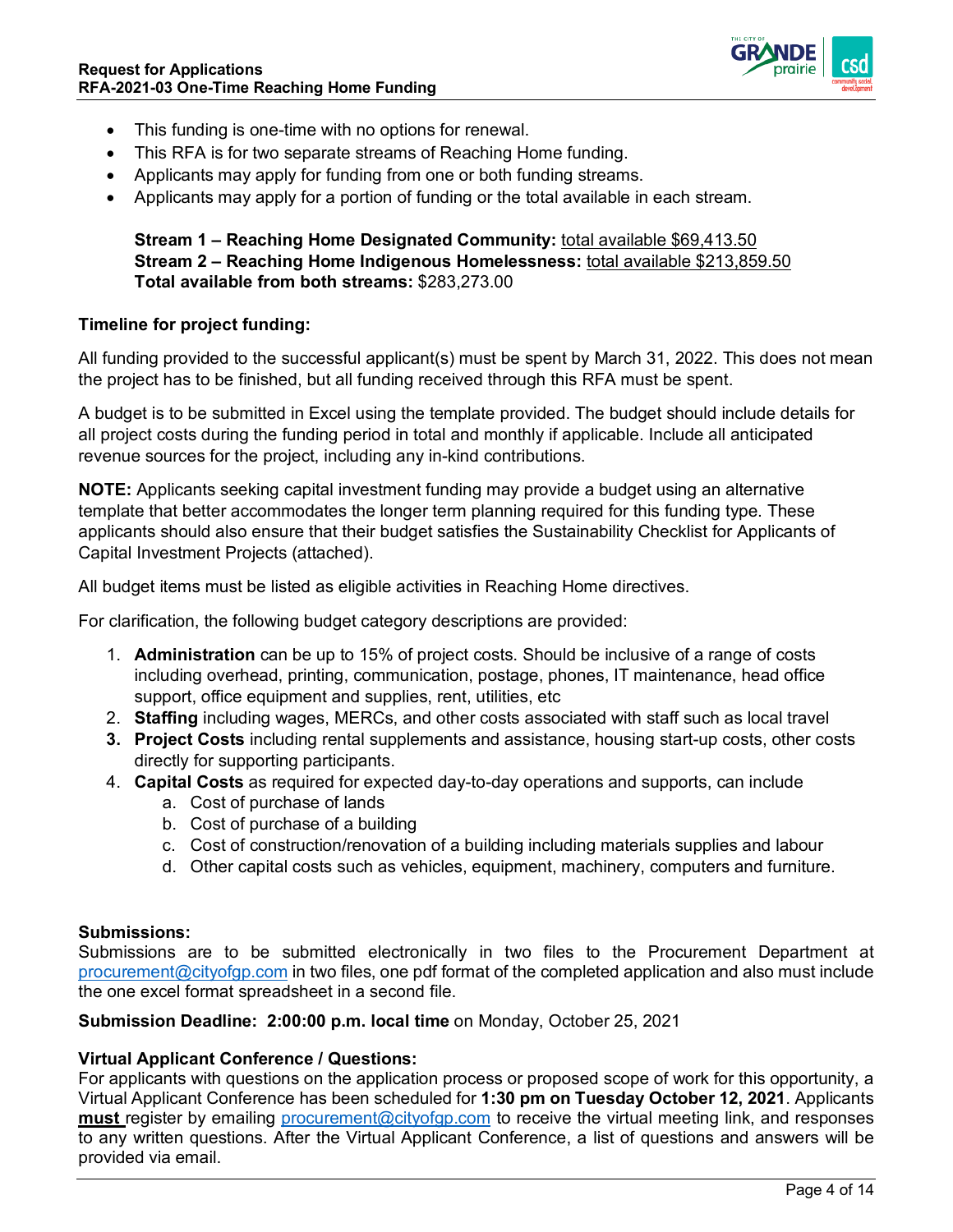

<span id="page-4-0"></span>Questions that are received after the Virtual Applicant Conference will be answered and sent out via email.

## SECTION 3.0: RANKING AND CONTRACT NEGOTIATIONS

The top-ranked applicants will receive a written invitation to enter into contract negotiations to finalize the agreement with the City.

Negotiations may include requests by the City for supplementary information from the top ranked applicant to verify, clarify or supplement the information provided in its application or to confirm the conclusions reached in the evaluation, and may include requests by the City for improved pricing or performance terms from the applicant.

## <span id="page-4-1"></span>SECTION 4.0: NOTIFICATION

### 4.1 Notification to Other Proponents

Once an agreement is executed by the City and an applicant is selected, the other applicants will be notified by email of the outcome of the procurement process and via letter to the RFA designated contact.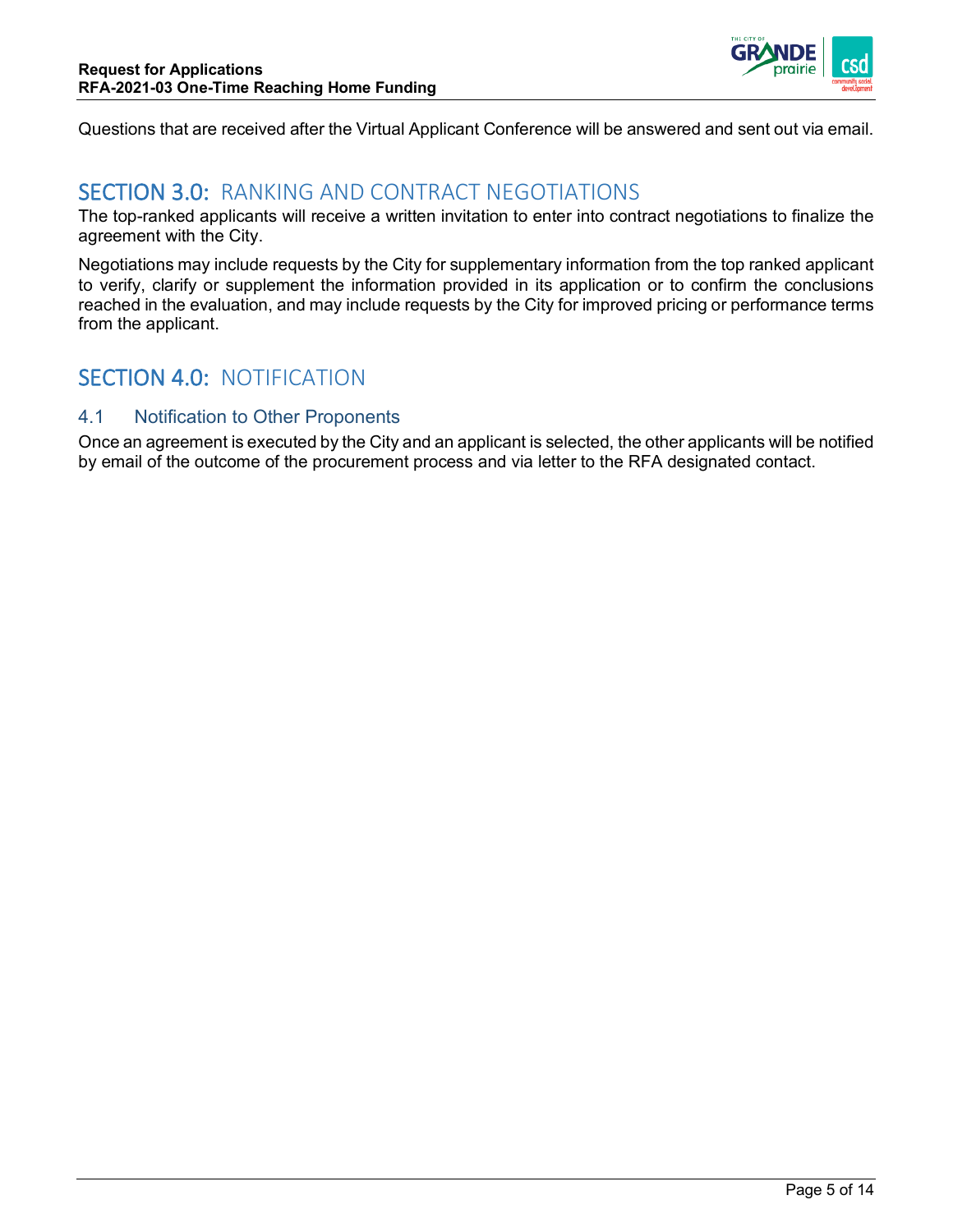

## <span id="page-5-0"></span>SECTION 6.0 ORGANIZATIONAL INFORMATION

| <b>Organization Name</b>                      |                                                                                                                                                                                                                                                                                                                                    |
|-----------------------------------------------|------------------------------------------------------------------------------------------------------------------------------------------------------------------------------------------------------------------------------------------------------------------------------------------------------------------------------------|
| <b>Contact Name for Communication</b>         |                                                                                                                                                                                                                                                                                                                                    |
| <b>Position Title</b>                         |                                                                                                                                                                                                                                                                                                                                    |
| Telephone:                                    |                                                                                                                                                                                                                                                                                                                                    |
| Email:                                        |                                                                                                                                                                                                                                                                                                                                    |
| <b>Mailing Address</b>                        |                                                                                                                                                                                                                                                                                                                                    |
| <b>Business/Charitable Number</b>             |                                                                                                                                                                                                                                                                                                                                    |
| This application is to be<br>considered for:  | Stream 1: Designated Communities funding<br>Stream 2: Indigenous Homelessness funding<br>Stream 1 and 2 combined for a single project.<br><b>NOTE:</b> applicants may also apply for Stream 1 and 2<br>to support two separate projects. In this case we ask<br>that you submit a separate application for each<br>unique project. |
| requirements outlined in this application.    | By submitting this application for Collaboration Grant Funding, I/We agree to comply with the                                                                                                                                                                                                                                      |
| <b>Signature of Authorized Employee/Board</b> | <b>Print</b>                                                                                                                                                                                                                                                                                                                       |

| <b>Signature of Authorized Employee/Board</b><br><b>Member</b>          | <b>Print</b> |
|-------------------------------------------------------------------------|--------------|
| <b>Signature of Authorized Employee/Board</b><br>Member (if 2 required) | <b>Print</b> |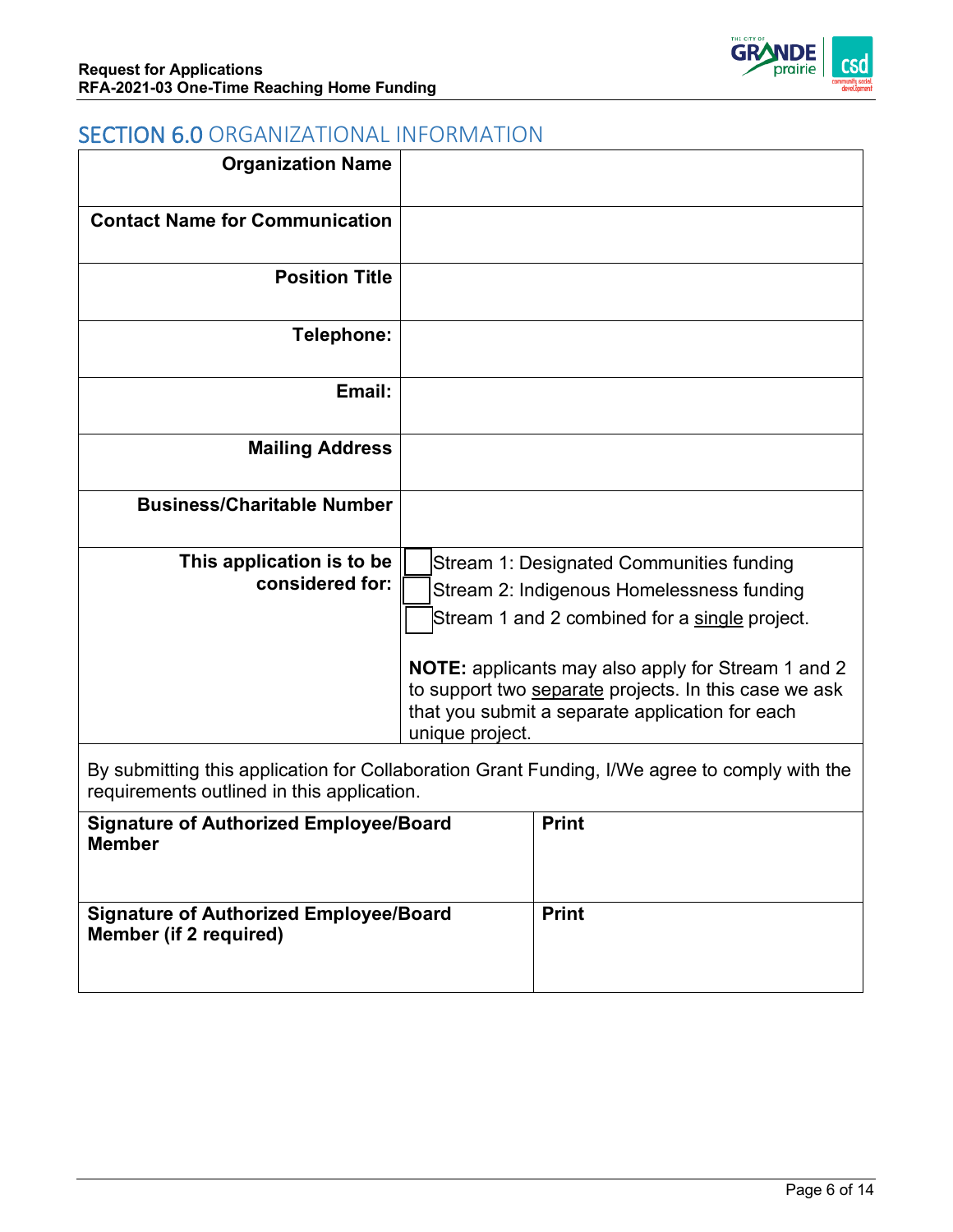

## <span id="page-6-0"></span>SECTION 7.0 PROJECT DETAILS

Prior to submitting, please self-assess whether your organization and project is eligible:

- 1. Your project can expense all funds by March 31, 2022 and can show feasibility and sustainability within the funding and project timeframe
- 2. Your project aligns with Reaching Home directives
- 3. If your project is related to capital, you are not receiving Federal Co-investment funding through CMHC and you are able to fulfill all areas listed in the Sustainability Checklist for Applicants of Capital Investment projects (attached).
- 4. If you are applying for Indigenous funding, you are either an Indigenous organization, or you have demonstrated support from an Indigenous organization or leader.

Please include the following information with your application:

- 1. **Project Vision:** Provide an overview of your project and how it will address need related to homelessness in Grande Prairie.
	- a. Identify your target population(s). Include rationale.
	- b. Identify your project goals
	- c. Identify which Reaching Home directive area(s) your project aligns with.
- 2. **Intent and Feasibility:** Outline how your organization will carry out the project (scope of work)
	- a. If you are submitting a service project for consideration, detail how the program will operate, including the staffing model
	- b. If you are submitting a knowledge generating or other project for consideration detail how the project will be carried out including timelines, estimates, etc
	- c. If you are submitting a capital project for consideration, you must submit documentation for a sustainability plan that satisfies the Sustainability Checklist for Applicants of Capital Investment projects (checklist template and guide provided).
	- d. Ensure that you note risks associated with your project and outline mitigation measures. In particular you should address the risks associated with the funding timeline in regard to your project to show that you have a feasible plan for sustainability beyond or full wrap-up within the funding timeline.
- 3. **Community Alignment:** Describe how your project will contribute to or compliment work done by other organizations in Grande Prairie, including Coordinated Access/Community Compass.
	- a. If your project involves or will be carried out via partnerships, note these in your application
	- b. If the proposed project is already being or will be supported through another source of funding, explain how Reaching Home funds will compliment, rather than duplicate existing programming.
	- c. If you are applying for Indigenous funding, note your qualifications to provide Indigenousfocused services here. If you are a non-Indigenous applicant you must demonstrate support from/partnership with Indigenous organizations or leaders.
- 4. **Capacity:** Describe how your organization will provide the support required to successfully administer the project within the funding timeframe.
	- a. Include an overview of your organization including complimentary services already provided
	- b. Your budget will contain information about any complimentary funding sources you have available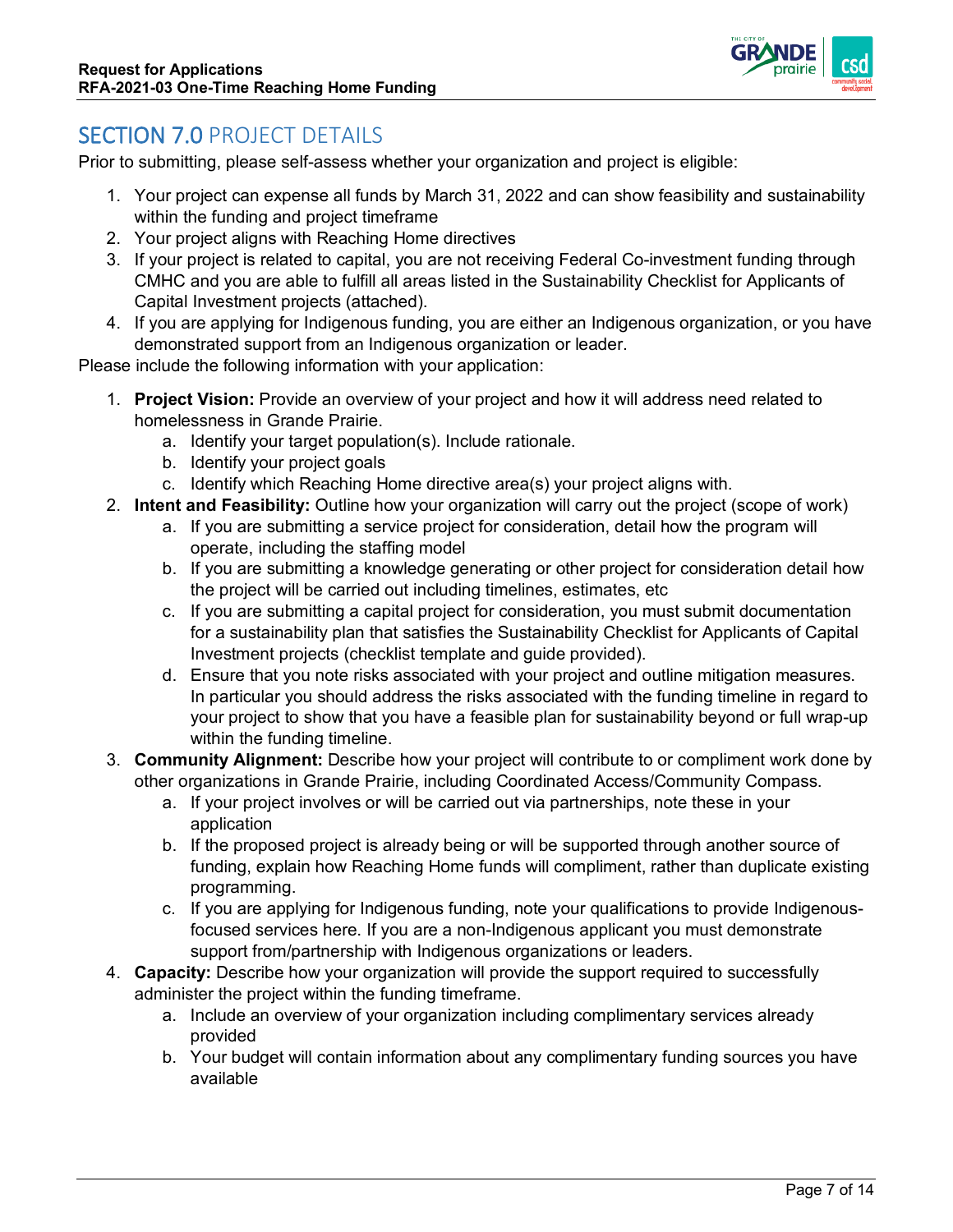

## <span id="page-7-0"></span>SECTION 8.0 BUDGET TEMPLATES

Please complete attached budget template, submit this worksheet in the excel format with your application via email.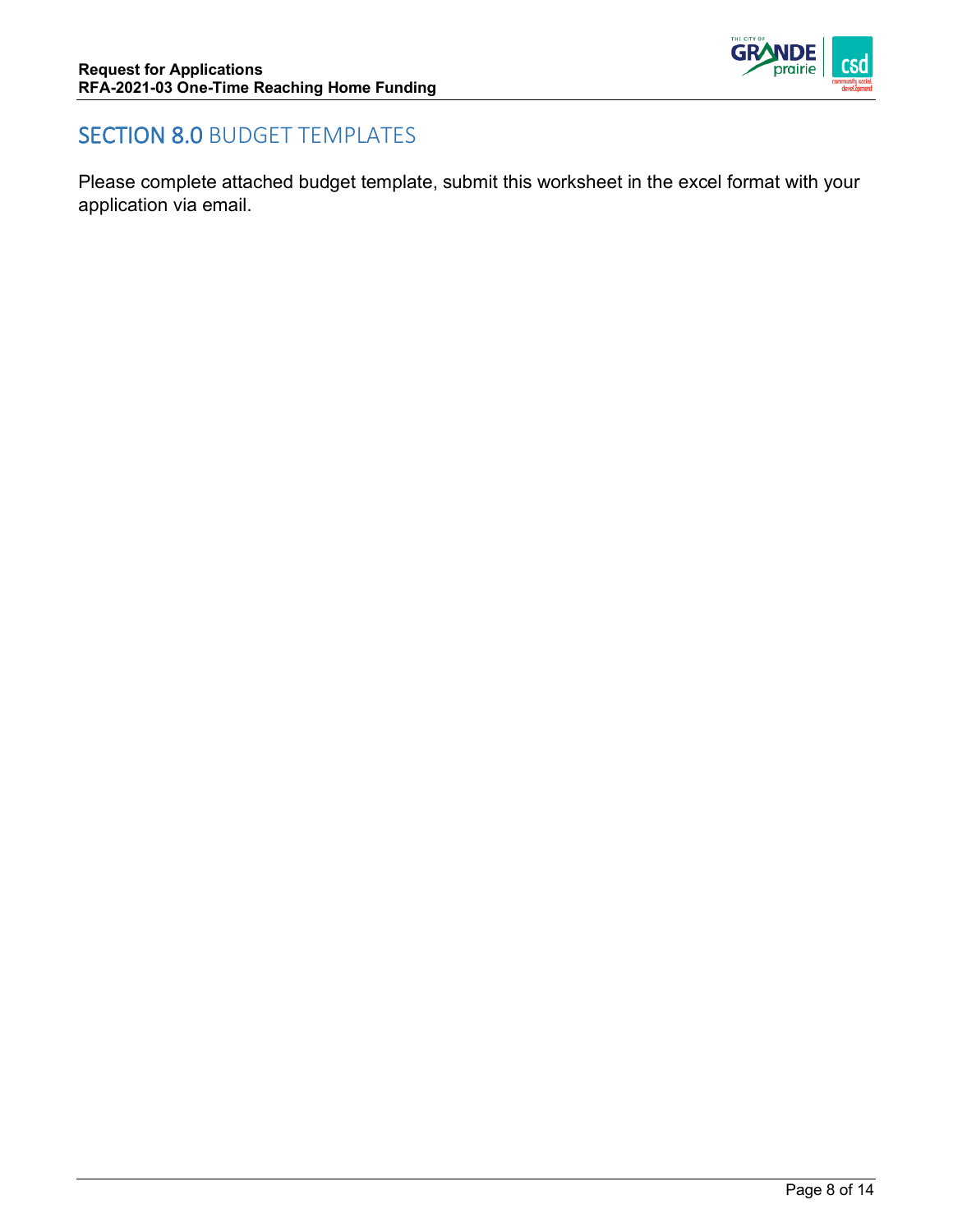

## <span id="page-8-0"></span>SECTION 9.0 REVIEW COMMITTEE AND NOTIFICATION

An evaluation committee made up of Community Advisory Board on Housing and Homelessness (CABH) members and City staff will review and score the applications. The highest ranking application(s) will be invited to enter into negotiation and contractual agreement with the City of Grande Prairie. Any score less than 60 or project that does not show eligibility or align with Reaching Home directives will not be considered for funding. Applicants will be notified via email of award decisions.

| <b>Evaluation Elements</b>                                                                                                                                                                                                                                                   | <b>Available</b><br><b>Points</b> |
|------------------------------------------------------------------------------------------------------------------------------------------------------------------------------------------------------------------------------------------------------------------------------|-----------------------------------|
| <b>Project Vision</b>                                                                                                                                                                                                                                                        | 10                                |
| Target population, project rationale, goals, directive area                                                                                                                                                                                                                  |                                   |
| <b>Intent and Feasibility</b>                                                                                                                                                                                                                                                | 45                                |
| Description of scope of work/intended project                                                                                                                                                                                                                                | 35                                |
| Risk mitigation/sustainability                                                                                                                                                                                                                                               | 10                                |
| <b>Community Alignment</b>                                                                                                                                                                                                                                                   | 20                                |
| Contribution or compliment to work done by other organizations and initiatives,<br>including Coordinated Access/Community Compass. Indigenous funding also will<br>include scoring for qualification to take on the proposed project*.                                       |                                   |
| Capacity                                                                                                                                                                                                                                                                     | 10                                |
| Demonstrated organizational support required to successfully administer the<br>project within the funding timeframe.                                                                                                                                                         |                                   |
| Project Budget, including details and total                                                                                                                                                                                                                                  | 15                                |
| Demonstrated financial feasibility and ability to expense all requested funds by<br>March 31, 2022. Presence of additional funding or in kind support for the<br>proposed project either to carry it out during the timeframe or contribute to longer<br>term sustainability |                                   |
| <b>Total Points</b>                                                                                                                                                                                                                                                          | 100                               |

\*note that non-Indigenous service providers may not receive full points for Indigenous funding applications unless there are strong partnerships with Indigenous organizations or leaders demonstrated in the application. In this case a letter of support from an Indigenous organization or leader would be of value.

### **Ratings:**

Applications will be evaluated and ranked according to the outline below.

| Rating      | <b>Details</b>                                                            |
|-------------|---------------------------------------------------------------------------|
| Full points | Exceed expectations. Clear descriptions. Excellent probability of success |
|             | Meets expectations. Good probability of success                           |
|             | Partially meets expectations. Fair probability of success                 |
|             | Limited information/inadequate response. Limited probability of success   |
|             | Inadequate detail/question not addressed. Unlikely to be successful       |
| No points   | Lack of response or complete misunderstanding. No probability of          |
|             | <b>SUCCESS</b>                                                            |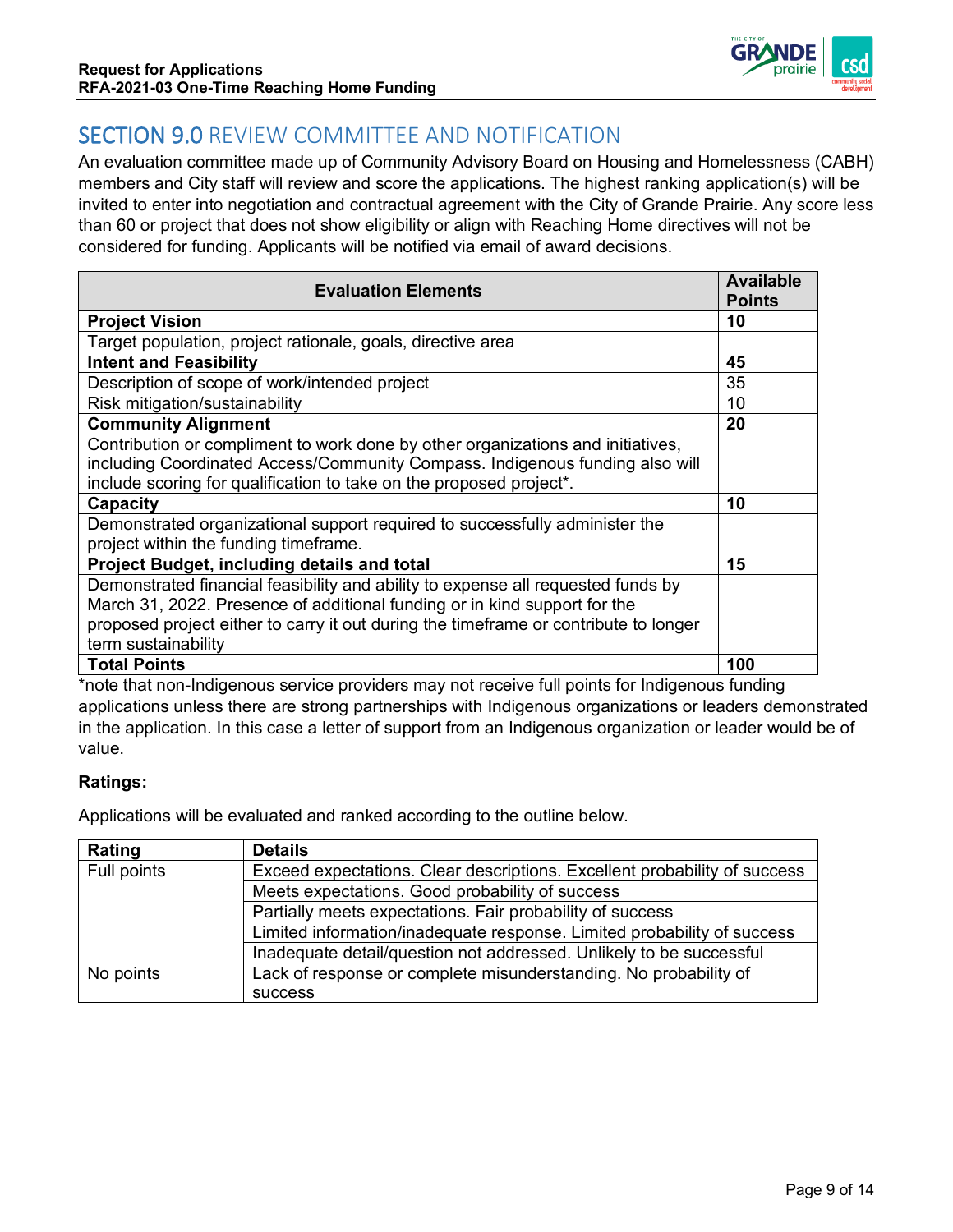

### **SUSTAINABILITY CHECKLIST FOR APPLICANTS OF CAPITAL INVESTMENT PROJECTS**

*Note: The purpose of this checklist is to help applicants seeking funding for capital projects ensure that their application and sustainability plan address all the key elements of sustainability. Addressing all the items below does not automatically render the applicant eligible for Reaching Home funding.*

#### **1. Funding to Implement the Project**

| To fund the project:                                                                                                             | YES |  |
|----------------------------------------------------------------------------------------------------------------------------------|-----|--|
| • Are all relevant and related project costs identified in the application<br>package and/or sustainability plan?                |     |  |
| • Do the application package and/or sustainability plan clearly show<br>funding sources equal to the total costs of the project? |     |  |
| • Are all funding sources confirmed through letters of support in the<br>application package?                                    |     |  |

#### **2. Project Impacts**

| Impacts of the project on staff and service requirements:                                                                                                                             | <b>YES</b> | <b>NO</b> |
|---------------------------------------------------------------------------------------------------------------------------------------------------------------------------------------|------------|-----------|
| • Do the application documents and/or sustainability plan clearly<br>indicate the impacts of the project (i.e., will be a need for<br>additional staff or services after completion)? |            |           |

#### **3. Partnerships**

| Demonstrate support:                                                                                                                                                       | <b>YES</b> | <b>NO</b> |
|----------------------------------------------------------------------------------------------------------------------------------------------------------------------------|------------|-----------|
| • Does the sustainability plan clearly identify all partners and indicate<br>support that will be provided by each towards new requirements and<br>impacts of the project? |            |           |

#### **4. Operational Costs at the End of the Project**

| After project ends:                                                                                                                                                                                                         | YES | <b>NO</b> |
|-----------------------------------------------------------------------------------------------------------------------------------------------------------------------------------------------------------------------------|-----|-----------|
| Do the application documents and/or sustainability plan clearly<br>$\bullet$<br>indicate funding sources for additional staff or service<br>requirements?                                                                   |     |           |
| Does the sustainability plan clearly show that the annual<br>$\bullet$<br>operational budget will be balanced for five years after project<br>ends? (i.e. annual operational costs must be lower than the<br>annual income) |     |           |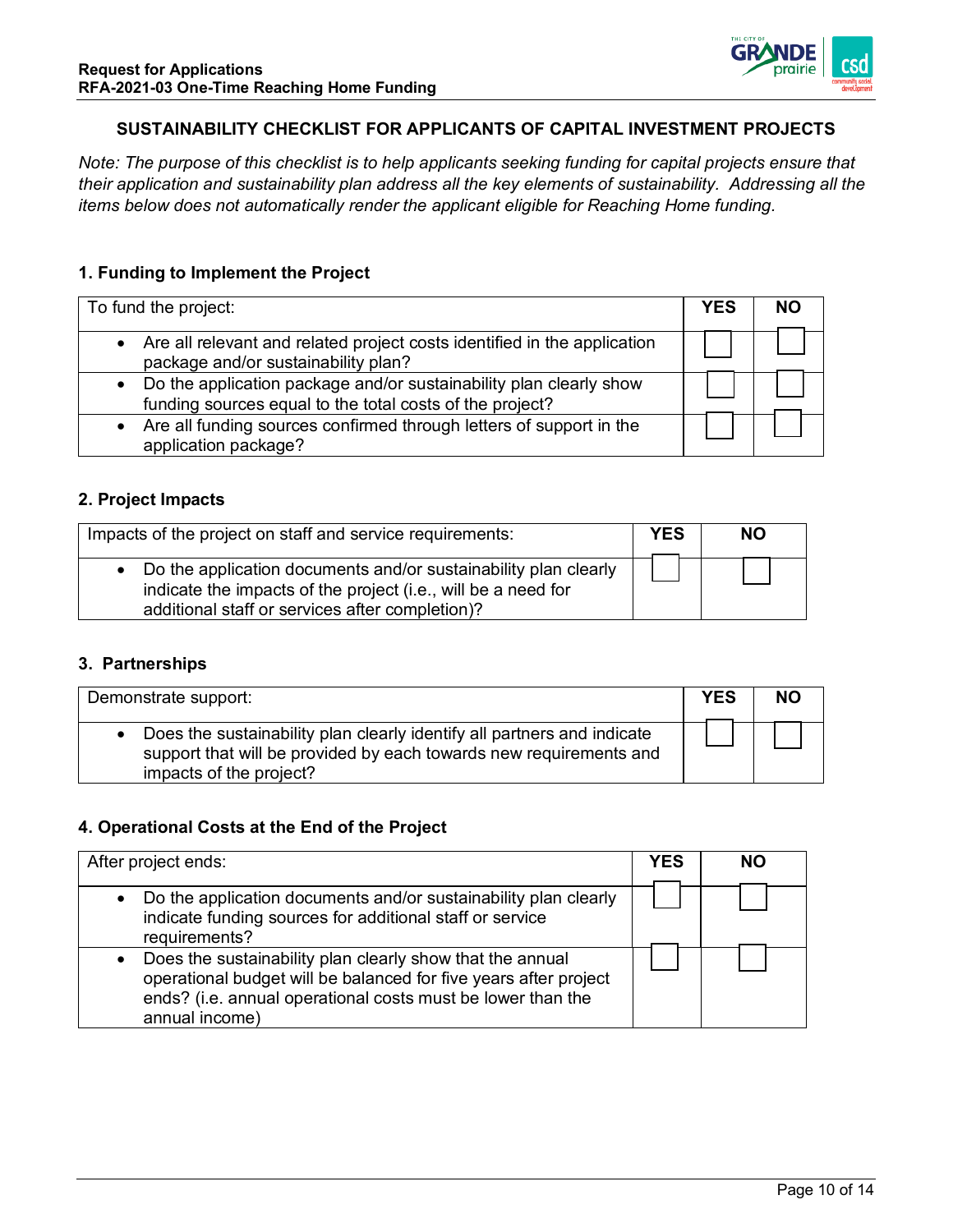

### **GUIDE TO THE REACHING HOME SUSTAINABILITY CHECKLIST FOR APPLICANTS OF CAPITAL INVESTMENT PROJECTS**

*These guidelines will assist applicants seeking funding for capital projects to ensure that all elements of the sustainability checklist are complete.* 

#### **1. Funding to Implement the Project**

| To fund the project:                                                                                            | <b>YES</b> | <b>NO</b> |
|-----------------------------------------------------------------------------------------------------------------|------------|-----------|
| Are all relevant and related project costs identified in the<br>application package and/or sustainability plan? |            |           |

The following are minimum cost items to consider according to the scope of your project:

#### **Project Financing**

- Cash, equity, grants, loans, other sources of financing **Project Costs**
- Land or property acquisition costs: Purchase price, taxes, legal fees, environmental remediation, survey, inspection, appraisal costs, other disbursement, city/municipal development charges, city/municipal permit fees, city parkland levy, insurance, mortgage, utility fees, consultants and professional fees, architect and engineer fees, other costs
- Construction or renovation costs: Renovation/ conversion/ construction costs, finished basement and/or additional living spaced, surface parking, landscaping, furniture and equipment, stove and refrigerators, laundry equipment, other equipment
- Organizational costs: Administrative costs, organizational infrastructure costs, staff wages, other related labour costs
- Additional costs: Rent loss during construction, GST, PST, contingency funds

|                                                                                                                                  | <b>YES</b> | <b>NO</b> |
|----------------------------------------------------------------------------------------------------------------------------------|------------|-----------|
| • Do the application package and/or sustainability plan clearly show<br>funding sources equal to the total costs of the project? |            |           |

The total amount (in dollar, \$) coming from your funding sources should at least be equal to the total cost of your project. This can either be reported through your Reaching Home funding application or sustainability plan.

If not, you may consider the following:

- Review your project funding and costs for any mistake
- Identify additional funding sources and confirm them through official letters of support
- Revise the scope of your project, in order to have costs below the total amount coming from your funding sources

|                                                                                               | <b>YES</b> | <b>NO</b> |
|-----------------------------------------------------------------------------------------------|------------|-----------|
| • Are all funding sources confirmed through letters of support in the<br>application package? |            |           |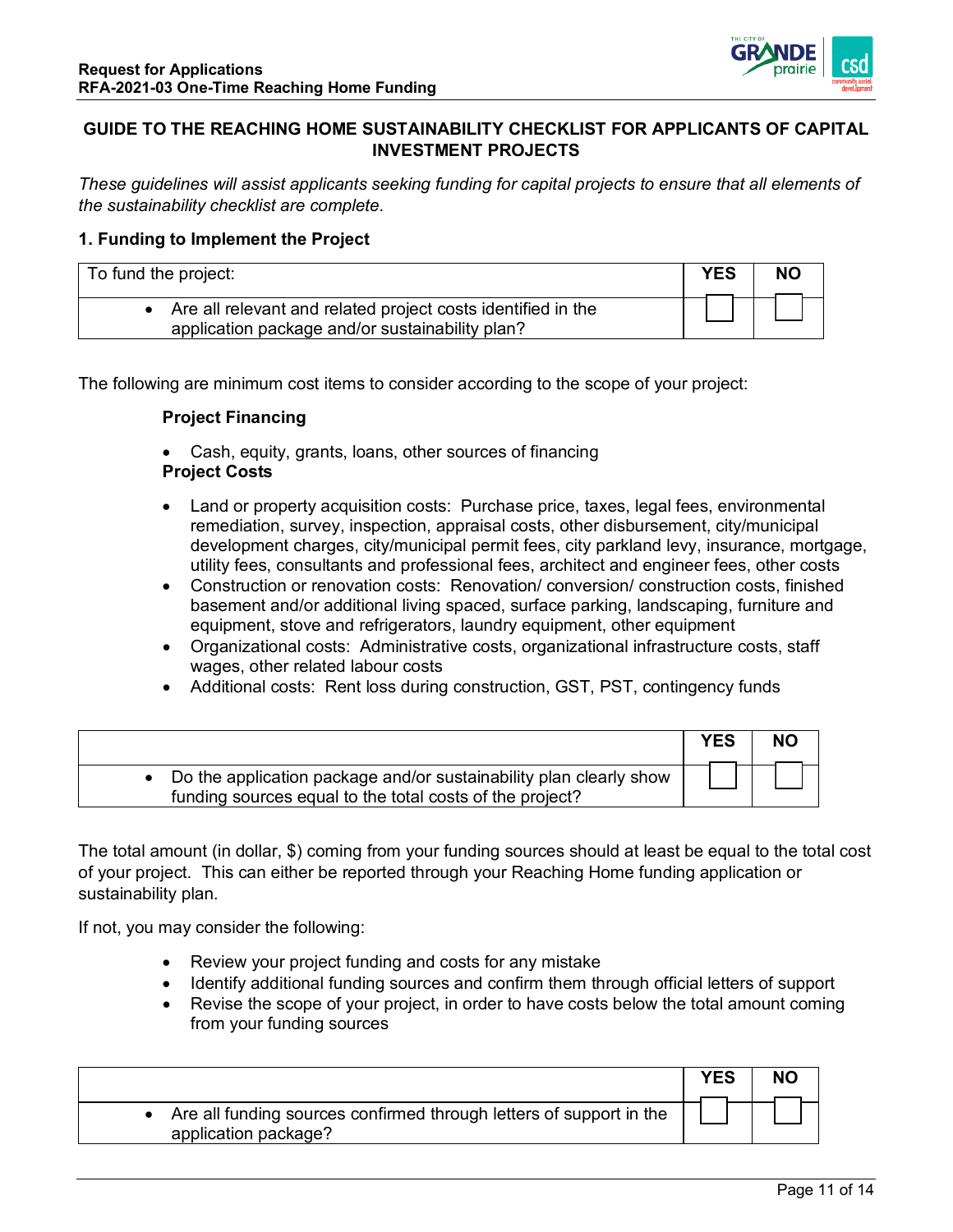

You must have an official letter of support from each organization providing the funds for your project (usually one letter for each funding source). These letters should be attached with your Reaching Home funding application. Each letter should clearly identify the funding source, the applicant and project to be funded, the amount in dollar that will be provided, and the time when funding will be provided (preferably with detailed day-month-year to day-month-year).

If not, you may consider the following:

- Review your official letters of supports and follow-up with the organizations if applicable
- Identify the funding sources for which you should have an official letter
- Identify additional funding sources and confirm them through official letters of support

#### **2. Project Impacts**

| Impacts of the project on staff and service requirements:                                                                                                                             | <b>YES</b> | <b>NO</b> |
|---------------------------------------------------------------------------------------------------------------------------------------------------------------------------------------|------------|-----------|
| • Do the application documents and/or sustainability plan clearly<br>indicate the impacts of the project (i.e., will be a need for<br>additional staff or services after completion)? |            |           |

The Reaching Home funding application and/or sustainability plan should clearly indicate the scope of your project. For example, is the project expected to include one of these activities:

- Construction of a new facility
- Conversion/renovation of an existing building
- Addition of new beds/units, new or expanded services (more staff or more clients served)
- Purchase of land or property
- Purchase of equipment, appliance or furniture

In addition your sustainability plan must indicate how the activities will be sustainable five years after the end of your project.

#### **3. Partnerships**

| Demonstrate support:                                                                                                                                                       | <b>YES</b> | <b>NO</b> |
|----------------------------------------------------------------------------------------------------------------------------------------------------------------------------|------------|-----------|
| • Does the sustainability plan clearly identify all partners and<br>indicate support that will be provided by each towards new<br>requirements and impacts of the project? |            |           |

The sustainability plan for your project should identify:

- All partners relevant to your project
- All partners relevant to the delivery of services or housing for five years after the end of the project, if applicable

Depending on the scope of your project, the relevant partners who could be considered, among others, may include:

- Land owners and developers
- Agency, church, or other organization to develop land they own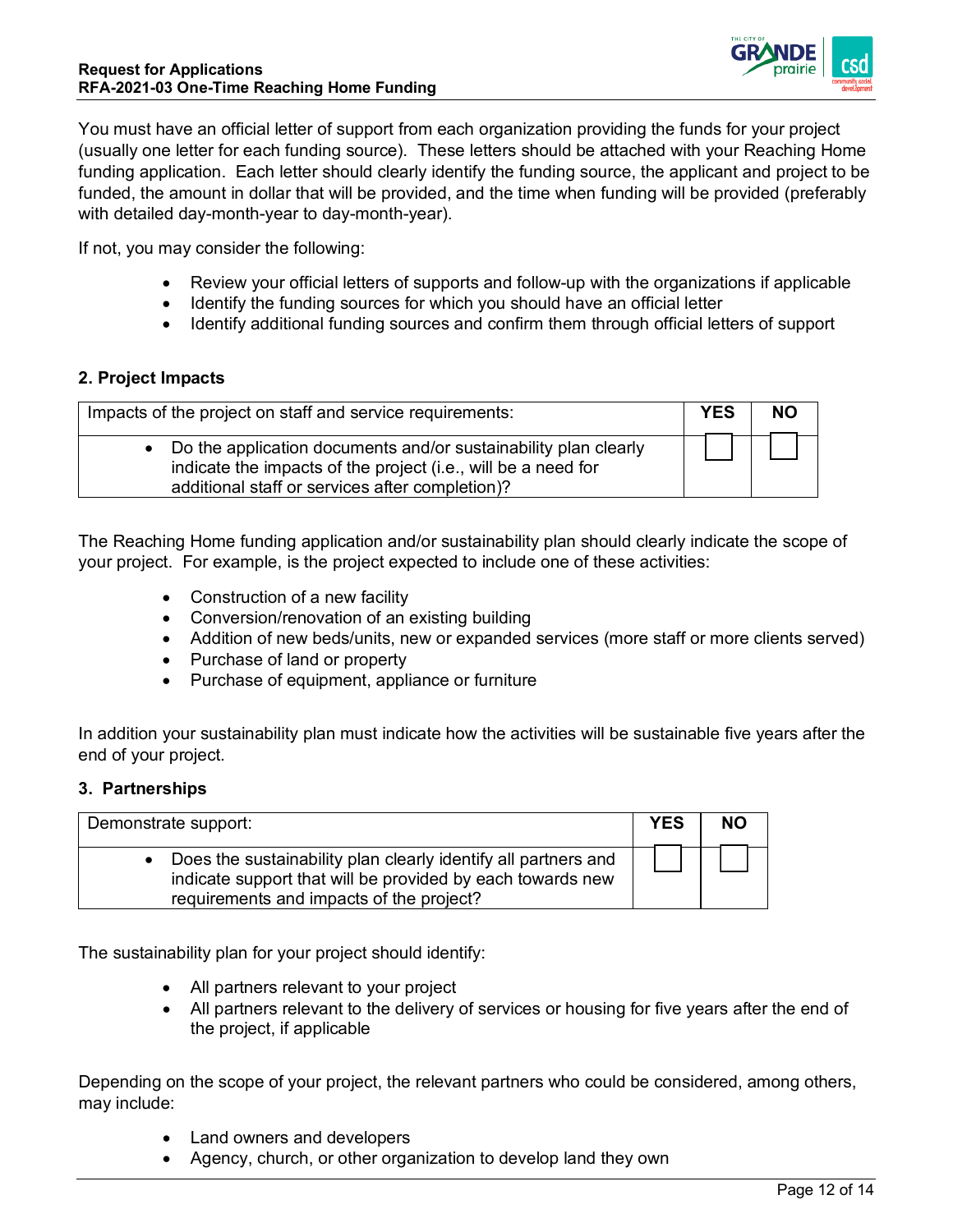

- Lawyers and development consultants with strong non-profit and development experience
- Architects able to design shelters or quality housing within a tight budget
- Cost consultants (Professional quantity surveyors) to monitor construction costs from concept through construction to ensure budgets are maintained
- Community agencies who serve homeless clients and those at imminent risk of homelessness
- Partners who will share space or provide services after completion of your project

For the successful development and implementation of a capital project, the Canadian Mortgage and Housing Corporation (CMHC) also recommends that organizations acquire knowledge in the following key areas: property development, housing management, financial management, raising government and private funds. It may be necessary to identify the pertinent skills and experience gaps within your organization so you will be able to determine the professional services needed to implement and complete your project.

For more information on items to consider, please consult the ["Development Checklist for Affordable](https://www.cmhc-schl.gc.ca/en/developing-and-renovating/develop-new-affordable-housing/programs-and-information/development-checklist-for-affordable-housing)  [Housing"](https://www.cmhc-schl.gc.ca/en/developing-and-renovating/develop-new-affordable-housing/programs-and-information/development-checklist-for-affordable-housing) from CMHC.

#### **4. Operational Costs at the End of the Project**

| After project ends:                                                                                                                            | <b>YES</b> | <b>NO</b> |
|------------------------------------------------------------------------------------------------------------------------------------------------|------------|-----------|
| • Do the application documents and/or sustainability plan clearly<br>indicate funding sources for additional staff or service<br>requirements? |            |           |

The Reaching Home funding application and/or sustainability plan should identify all the relevant funding sources for the operation of facility/new services. The funding sources must be indicated for the five (5) years after project completion.

Fundraising is not considered sustainable. Therefore, most of the funding for operational costs should come from stable funding sources such as:

- Province or Territory
- Housing corporations
- National organizations such as the Salvation Army or the John Howard Society

|                                                                                                                                                                                                                  | <b>YES</b> | <b>NO</b> |
|------------------------------------------------------------------------------------------------------------------------------------------------------------------------------------------------------------------|------------|-----------|
| • Does the sustainability plan clearly show that the annual<br>operational budget will be balanced for five years after<br>project ends? (i.e. annual operational costs must be lower<br>than the annual income) |            |           |

The total annual amount (in dollar, \$) coming from your funding sources should at least be equal to the total operational cost of your project for five (5) years after completion. This should be reported in the sustainability plan for your project.

Annual Income could include: Government supplement/per diem, government funding, income from rent, income from parking, donation, other grants, other income